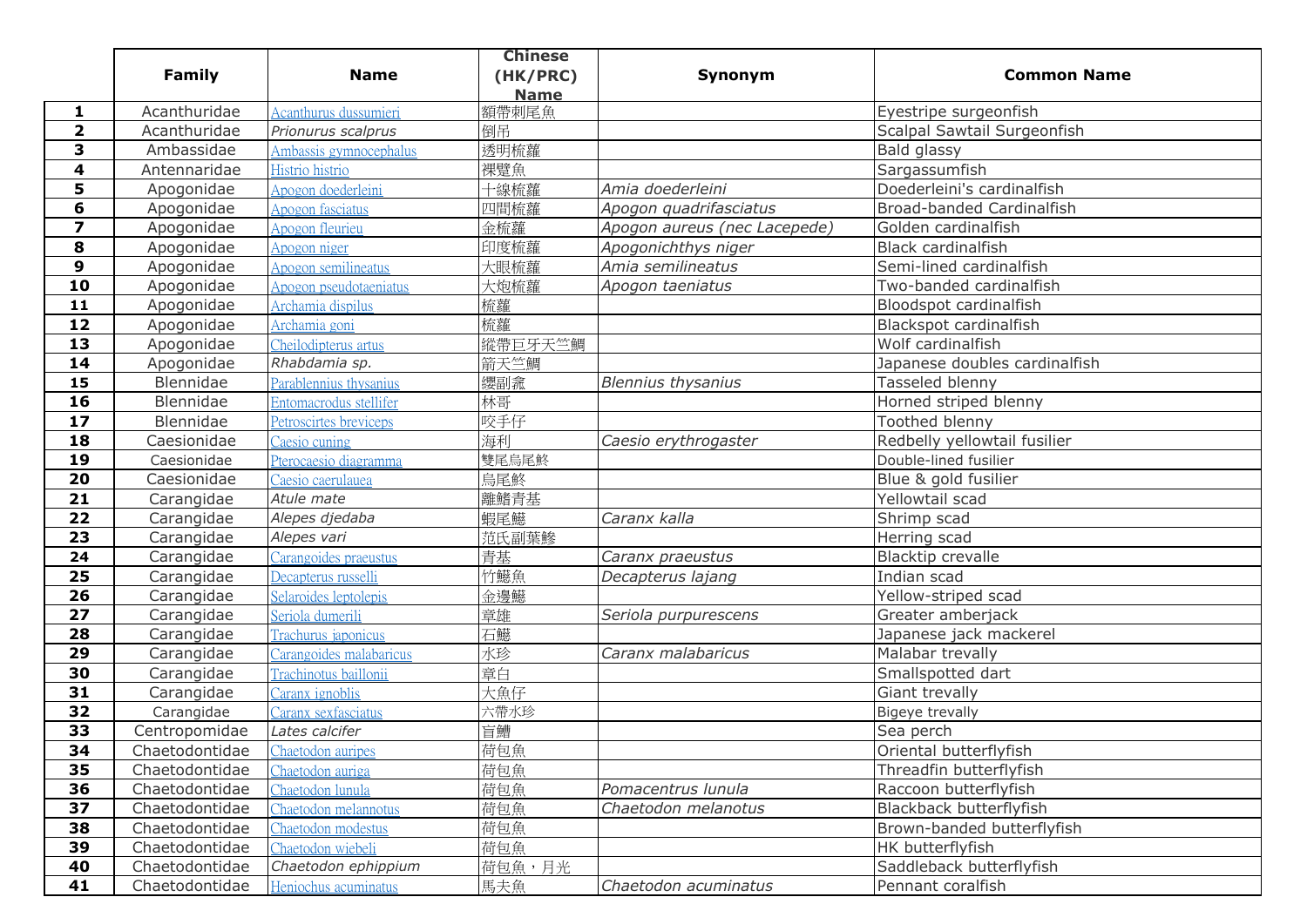| 42   | Chaetodontidae   | Chaetodon lineolatus        | 荷包魚     |                             | Lined butterflyfish                                           |
|------|------------------|-----------------------------|---------|-----------------------------|---------------------------------------------------------------|
| 43   | Chaetodontidae   | Chaetodon octofasciatus     | 荷包魚     |                             | Eight-banded butterflyfish                                    |
| 44   | Chaetodontidae   | Chaetodon speculum          | 荷包魚     |                             | Ovalspot butterflyfish                                        |
| 45   | Chaetodontidae   | Chaetodon trifascialis      | 荷包魚     |                             | Chevroned butterlyfish                                        |
| 46   | Chaetodontidae   | Chaetodon trifasciatus      | 荷包魚     |                             | Red-fin butterflyfish                                         |
| 47   | Chaetodontidae   | Chaetodon vagabundus        | 荷包魚     |                             | Vagabond butterflyfish                                        |
| 48   | Cheilodactylidae | Cheilodactylus zonatus      | 斬三刀     | Goniistius zonatus          | Spottedtail morwong                                           |
| 49   | Cirrhitidae      | Cirrhitichthys aureus       | 哨牙婆     |                             | Yellow hawkfish                                               |
| 50   | Cirrhitidae      | Cirrhitichthys oxycephalus  | 尖鰭金魚(翁) |                             |                                                               |
| 51   | Dasyatidae       | Taeniura meyeni             | 鯆魚      |                             | Giant Reef ray                                                |
| 52   | Drepanidae       | Drepane punctata            | 雞籠鯧     |                             | Spotted sicklefish                                            |
| 53   | Echeneidae       | Echeneis naucrates          | 魚擸      | Leptecheneis naucrates      | Shark sucker                                                  |
| 54   | Ephippidae       | Platax pinnatus             | 石鯧      | Chaetodon pinnatus          | Dusky batfish                                                 |
| 55   | Ephippidae       | Platax teira                | 燕鯧      |                             | Longfin batfish                                               |
| 56   | Fistulariidae    | Fistularia commersonii      | 鶴針      |                             | Cornetfish                                                    |
| 57   | Gerreidae        | Gerres macrosoma            | 連米      |                             | Silver biddy                                                  |
| 58   | Gerreidae        | Gerres filamentosus         | 銀米      | Gerres punctatus            | Whipfin silverbiddy                                           |
| 59   | Gobiidae         | Asterropteryx semipunctatus | 星塘鱧     |                             | Starry goby                                                   |
| 60   | Gobiidae         | <b>Bathygobius fuscus</b>   | 深鰕虎魚    |                             | Dusky frillgoby                                               |
| 61   | Gobiidae         | Amblyeleotris gymnocephala  | 咬手銀     | Cryptocentrus gymnocephalus | Masked shrimp goby                                            |
| 62   | Gobiidae         | Amblygobius phalaena        | 林哥      | Gobius albimaculatus        | Butterfly goby                                                |
| 63   | Gobiidae         | Bathygobius meggitti        | 林哥      |                             | "Striped goby" - Meggitt's goby                               |
| 64   | Gobiidae         | Bryaninops sp.              | 林哥      |                             | Whip goby                                                     |
| 65   | Gobiidae         | Cryptocentrus strigilliceps | 紋斑絲鰕虎魚  | Mars strigilliceps          | Target shrimp-goby; (Small black, blue-spotted<br>prawn-goby) |
| 66   | Gobiidae         | Crytocentrus sp.            | 林哥      |                             |                                                               |
| 67   | Gobiidae         | Istigobius diadema          | 林哥      |                             | 'Eye-marked goby"                                             |
| 68   | Gobiidae         | Tridentiger trigonocephalus | 紋縞鰕虎魚   | Tridentiger bifasciatus     | Chameleon goby                                                |
| 69   | Gobiidae         | Istigobius decoratus        | 華麗銜鰕虎魚  |                             |                                                               |
| 70   | Haemulidae       | Parapristipoma trilineatum  | 雞魚      |                             | Chicken grunt                                                 |
| $71$ | Haemulidae       | Diagramma pictum            | 細鱗      | Plectorhynchus pictus       | Trout sweetlips                                               |
| 72   | Haemulidae       | Plectorhinchus cinctus      | 包公      |                             | Crescent sweetlips                                            |
| 73   | Haemulidae       | Plectorhinchus gibbosus     | 厚唇細鱗    |                             | Harry sweetlip                                                |
| 74   | Haemulidae       | Pomadasys quadrilineatus    | 雞魚      |                             | Yellow-lined grunt                                            |
| 75   | Holocentridae    | Sargocentron rubrum         | 將軍甲     |                             | Squirrelfish                                                  |
| 76   | Holocentridae    | Myripristis sp.             | 將軍甲     |                             | Soldierlfish                                                  |
| 77   | Kyphosidae       | Girella melanichthys        | 冧蚌      |                             | Sea chub                                                      |
| 78   | Kyphosidae       | Microcanthus strigatus      | 花并      | Microcanthus hawaiiensis    | Stripey fish                                                  |
| 79   | Kyphosidae       | Girella punctata            | 冧蚌      |                             | Rudder fish                                                   |
| 80   | Kyphosidae       | Kyphosus cinerascens        | 冧蚌鎚     |                             | Blue sea chub                                                 |
| 81   | Kyphosidae       | Kyphosus vaigiensis         | 冧蚌鎚     |                             | Brassy chub                                                   |
| 82   | Labridae         | Choerodon azurio            | 牙衣      |                             | Azure Tuskfish                                                |
| 83   | Labridae         | Choerodon schoenleinii      | 青衣      |                             | Green wrasse; Blackspot tuskfish                              |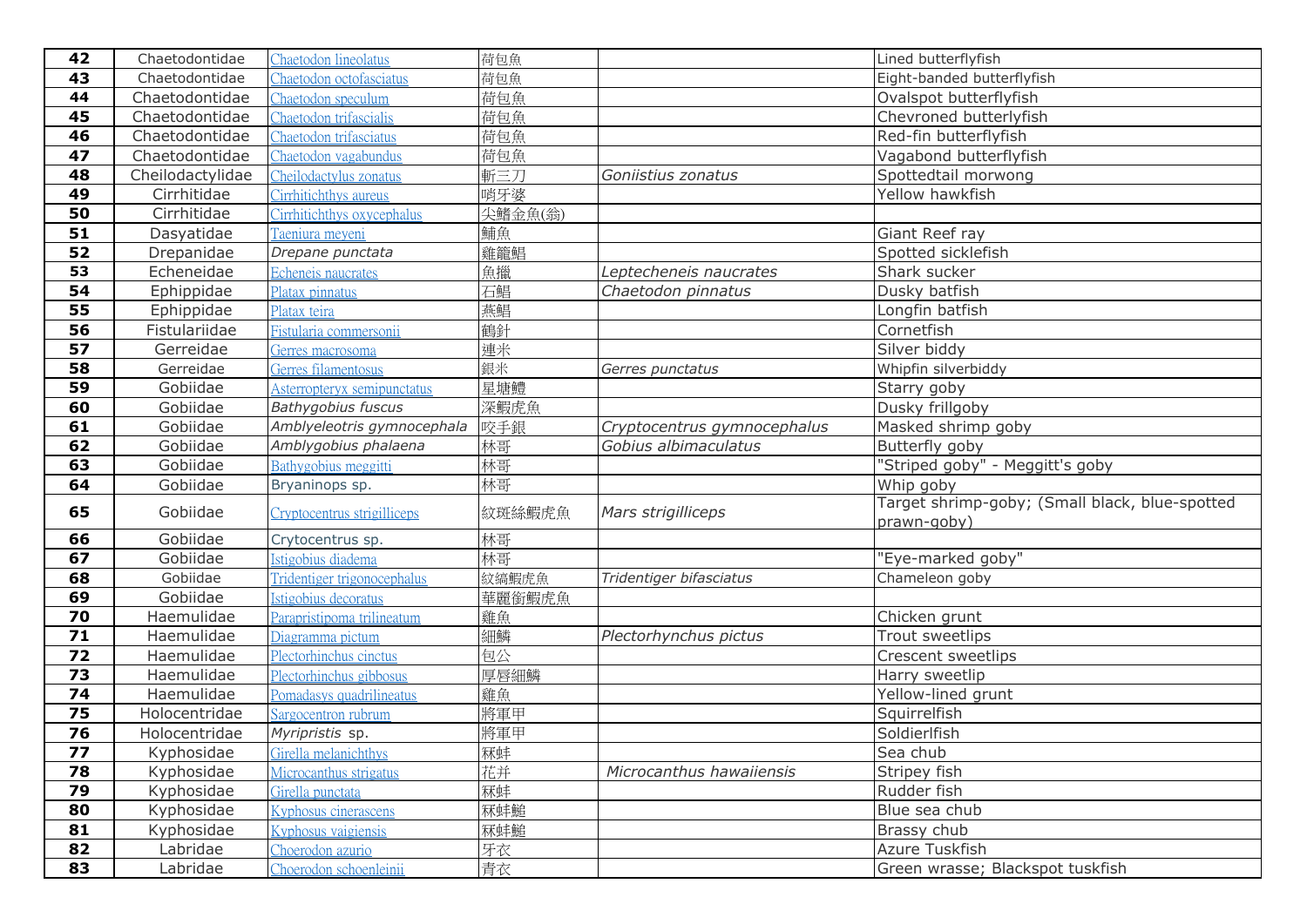| 84  | Labridae      | Bodianus bilunulatus        | 黑點牙衣    |                                   | Saddleback hogfish         |
|-----|---------------|-----------------------------|---------|-----------------------------------|----------------------------|
| 85  | Labridae      | Cheilinus chlorourus        | 綠尾唇魚    | Cheilinus chlorurus               | Floral wrasse              |
| 86  | Labridae      | Gomphosus varius            | 雜色尖嘴魚   |                                   | Bird wrasse                |
| 87  | Labridae      | Halichoeres dussumieri      | 蠔妹      |                                   | <b>Bubblefin wrasse</b>    |
| 88  | Labridae      | Halichoeres poecilopterus   | 花鰭海豬魚   | Julis poecilopterus               | Peacock wrasse             |
| 89  | Labridae      | Halichoeres tenuispinis     | 蠔魚      | Halichoeres tremebundus           | Wrasse                     |
| 90  | Labridae      | abroides dimidiatus         | 裂唇魚     |                                   | Blue-streak Cleaner wrasse |
| 91  | Labridae      | Pseudolabrus japonicus      | 日本擬隆頭魚  |                                   | Bambooleaf wrasse          |
| 92  | Labridae      | Thalassoma lunare           | 龍船魚     |                                   | Moon wrasse                |
| 93  | Labridae      | Stethojulis interrupta      | 蠔魚      | Stethojulis kalosoma              | Cutribbon wrasse           |
| 94  | Labridae      | Semicossyphus reticulatus   | 羊頭衣     |                                   | Asian sheepshead wrasse    |
| 95  | Labridae      | Suezichthys gracilis        | 細長蘇彝士隆頭 | Pseudolabrus gracilis             | Slender wrasse             |
| 96  | Labridae      | Halichoeres kneri           | 黑線衣     |                                   | <b>Blacklined wrasse</b>   |
| 97  | Labridae      | Pteragogus ennaecanthus     | 九棘高體盔魚  |                                   | Cockeral wrasse            |
| 98  | Labridae      | Thalassoma hardwicke        | 鞍斑錦魚    |                                   | Sixbar wrasse              |
| 99  | Lacteridae    | Lactarius lactarius         | 海鰱      |                                   | Whitefish/False trevally   |
| 100 | Leiognathidae | Leiognathus brevirostris    | 油力      |                                   | Shortnose ponyfish         |
| 101 | Leiognathidae | Leiognathus sp.             | 花鯧      |                                   | Ponyfish                   |
| 102 | Lethrinidae   | Lethrinus nebulosus         | 連尖      |                                   | Spangled emperor           |
| 103 | Lethrinidae   | ethrinus haematopterus      | 連尖      |                                   | Chinese emperor            |
| 104 | Lutjanidae    | Lutjanus argentimaculatus   | 紅魬      |                                   | Mangrove red snapper       |
| 105 | Lutjanidae    | Lutjanus johnii             | 牙點      | Lutianus johnii                   | John's snapper             |
| 106 | Lutjanidae    | Lutjanus lemniscatus        | 褶尾笛鯛    |                                   | Yellow-streaked snapper    |
| 107 | Lutjanidae    | Lutjanus lutjanus           | 紅畫眉     | Lutjanus lutianus                 | Big-eyed snapper           |
| 108 | Lutjanidae    | utianus kasmira             | 四間畫眉    |                                   | Blue-lined snapper         |
| 109 | Lutjanidae    | utjanus malabaricus         | 紅魚      |                                   | Malabar red snapper        |
| 110 | Lutjanidae    | utjanus russellii           | 火點      | Lutianus russelli                 | Russell's snapper          |
| 111 | Lutjanidae    | Lutjanus vitta              | 畫眉      | Serranus vitta                    | One-lined snapper          |
| 112 | Lutjanidae    | Lutjanu <u>s ophuysenii</u> | 畫眉      |                                   | Spot-striped snapper       |
| 113 | Lutjanidae    | Lutjanus sebae              | 紅魚      |                                   | Emperor red snapper        |
| 114 | Lutjanidae    | Lutjanus stellatus          | 石蚌      |                                   | Star snapper               |
| 115 | Lutjanidae    | Pinjalo pinjalo             | 紅雞      |                                   | Pinjalo snapper            |
| 116 | Lutjanidae    | Lutianus fulvus             | 畫眉      |                                   | Blacktail snapper          |
| 117 | Megalopidae   | Megalops cyprinoides        | 大青鱗     |                                   | Indo-pacific Tarpon        |
| 118 | Menidae       | Mene maculata               | 豬刀      |                                   | Moonfish                   |
| 119 | Microdesmidae | Ptereleotris hanae          | 絲尾鰭塘鱧   | Vireosa hanae                     | Filament dartfish          |
| 120 | Microdesmidae | Parioglossus dotui          | 尾斑舌塘鱧   |                                   | Striped dartfish           |
| 121 | Microdesmidae | Ptereleotris evides         | 瑰麗塘鱧    |                                   | <b>Blackfin dartfish</b>   |
| 122 | Monacanthidae | Monacanthus chinensis       | 中華沙鯭    |                                   | Fan-bellied leatherjacket  |
| 123 | Monacanthidae | Stephanolepis cirrhifer     | 沙鯭仔     | Monacanthus setifer (nec Bennett) | Thread-sail Filefish       |
| 124 | Monacanthidae | Aluterus scriptus           | 長尾革單棘魨  |                                   | Scibbled filefish          |
| 125 | Mondactylidae | Monodactylus argenteus      | 黃鰭鱸     | Chaetodon argenteus               | Silver moony               |
| 126 | Mugilidae     | Mugil cephalus              | 鱭魚      |                                   | Flathead mullet            |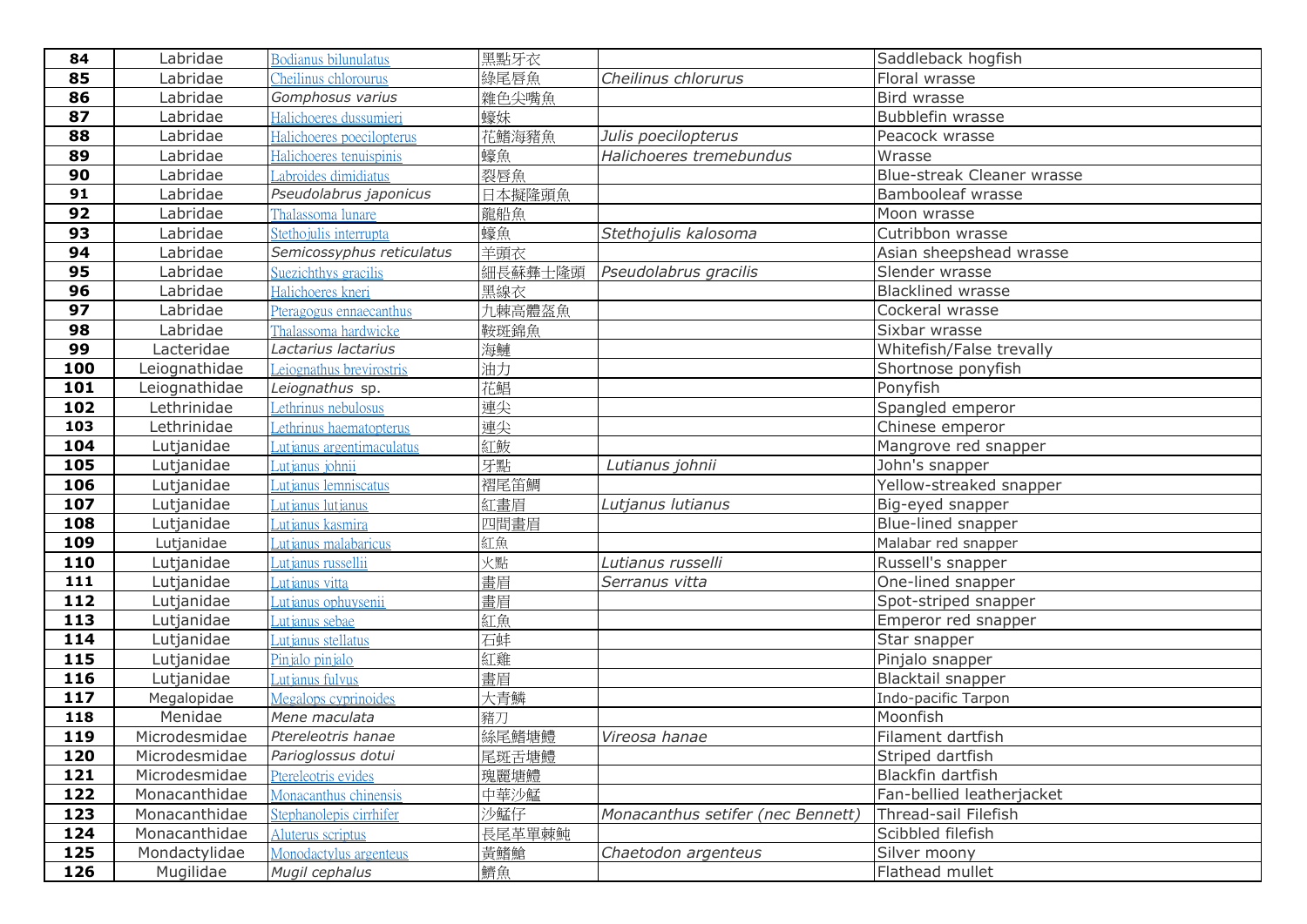| 127 | Mullidae       | Parupeneus biaculeatus       | 三鬚     |                                   | Pointed goatfish                          |
|-----|----------------|------------------------------|--------|-----------------------------------|-------------------------------------------|
| 128 | Mullidae       | Parupeneus indicus           | 印度三鬚   |                                   | Indian goatfish                           |
| 129 | Mullidae       | Parupeneus multifasciatus    | 三鬚     | Mullus multifasciatus             | Manybar goatfish                          |
| 130 | Mullidae       | Parupeneus ciliatus          | 三鬚     |                                   | White-saddle Goatfish                     |
| 131 | Mullidae       | Upeneus japonicus            | 三鬚     | Upeneus bensasi                   | Bensasi goatfish                          |
| 132 | Mullidae       | Upeneus tragula              | 三鬚     | Upeneoides tragula                | Freckled goatfish; Darkband goatfish      |
| 133 | Mullidae       | Parupeneus barberinoides     | 三鬚     |                                   | Half-and-half goatfish                    |
| 134 | Mullidae       | Parupeneus bifasciatus       | 三鬚     |                                   | Two-barred goatfish                       |
| 135 | Muraenesocidae | Muraenesox sp.               | 門鱔     |                                   | Longer pike eel                           |
| 136 | Muraenidae     | Gymnothorax undulatus        | 油鎚     | Lycodontis undulatus              | Undulating moray eel                      |
| 137 | Muraenidae     | Siderea thysoidea            | 澳洲雙犁海鱔 | Muraena thyrsoidea                | Greyface moray                            |
| 138 | Muraenidae     | Gymnothorax reevsii          | 花鮠     | Gymnothorax reevesi               | Reeve's moray                             |
| 139 | Nemipteridae   | Scolopsis vosmeri            | 白頸老鴉   |                                   | White-cheeked monocle bream               |
| 140 | Oplegnathidae  | <b>Oplegnathus fasciatus</b> | 石金鼓    |                                   | Striped knifefish                         |
| 141 | Oplegnathidae  | Oplegnathus punctatus        | 花金鼓    | Scaradon punctatus                | Spotted knifejaw                          |
| 142 | Ostraciidae    | Ostracion cubicus            | 雞泡     | Ostracion tuberculatus            | Yellow boxfish                            |
| 143 | Ostraciidae    | Ostracion immaculatus        | 雞泡     |                                   | Immaculate boxfish                        |
| 144 | Ostraciidae    | Ostracion rhinorhynchos      | 雞泡     | Rhynchostracion rhinorhynchus     | Horn-nosed boxfish                        |
| 145 | Ostraciidae    | Lactoria cornuta             | 三旁雞    |                                   | Spiny cowfish                             |
| 146 | Pempheridae    | Pempheris oualensis          | 胭脂刀    |                                   | Silver sweeper                            |
| 147 | Percichthyidae | Lateolabrax japonicus        | 鱸魚     | Labrax japonicus                  | Japanese seaperch                         |
| 148 | Pinguipedidae  | Parapercis snyderi           | 紅腸     |                                   | U-mark sandperch                          |
| 149 | Plotosidae     | Plotosus lineatus            | 坑鰜     | Plotosus anguillaris              | Striped eel catfish                       |
| 150 | Pomacanthidae  | Pomacanthus annularis        | 荷包     |                                   | Bluering angelfish                        |
| 151 | Pomacanthidae  | Centropyge tibicen           | 白斑刺尻魚  |                                   | Keyhole angelfish                         |
| 152 | Pomacanthidae  | Centropyge vroliki           | 福氏刺尻魚  |                                   | Pearlscale angelfish                      |
| 153 | Pomacentridae  | Abudefduf vaigiensis         | 石剎婆    |                                   | Sergeant-major                            |
| 154 | Pomacentridae  | Abudefduf bengalensis        | 石剎婆    |                                   | Bengal sergeant, sergeant-major           |
| 155 | Pomacentridae  | Amphiprion clarkii           | 小丑魚    | Amphiprion bicinctus              | Clarke's Clownfish                        |
| 156 | Pomacentridae  | Abudefduf sordidus           | 石剎婆    | Chaetodon sordidus                | Blackspot sergeant                        |
| 157 | Pomacentridae  | Chromis cinerascens          | 灰光鰓魚   |                                   | Green chromis                             |
| 158 | Pomacentridae  | Chromis notata               | 石剎     |                                   | Pearl spot chromis                        |
| 159 | Pomacentridae  | Neopomacentrus cyanomos      | 石剎     |                                   | Regal damselfish                          |
| 160 | Pomacentridae  | Neopomacentrus bankieri      | 黄尾石剎   | N. xanthurus (nec Allen & Randall | Chinese damselfish                        |
| 161 | Pomacenthidae  | Abudefduf sexfasciatus       | 石剎     |                                   | Scissortail sergeant                      |
| 162 | Pomacenthidae  | Dascyllus trimaculatus       | 三斑宅泥魚  |                                   | Domino fish                               |
| 163 | Pomacentridae  | Stegastes obreptus           | 石剎     |                                   | Western gregory                           |
| 164 | Rachycentridae | Rachycentron canadum         | 魚仲, 懵仔 |                                   | Cobia                                     |
| 165 | Scaridae       | Chlorurus sordidus           | 污色綠鸚嘴魚 | Scarus sordidus                   | Daisy Parrotfish                          |
| 166 | Scaridae       | Scarus ghobban               | 黄衣     | Callyodon guttatus                | Yellow parrotfish, Blue-barred parrotfish |
| 167 | Scaridae       | Hipposcarus longiceps        | 長頭馬鸚嘴魚 | Scarus longiceps                  | Yellow parrotfish, Blue-barred parrotfish |
| 168 | Scatophagidae  | Scatophagus argus            | 金鼓     |                                   | Spotted scat                              |
| 169 | Sciaenidae     | Argyrosomus japonicus        | 青鱸     | Nibea japonicus                   | Japanese meagre                           |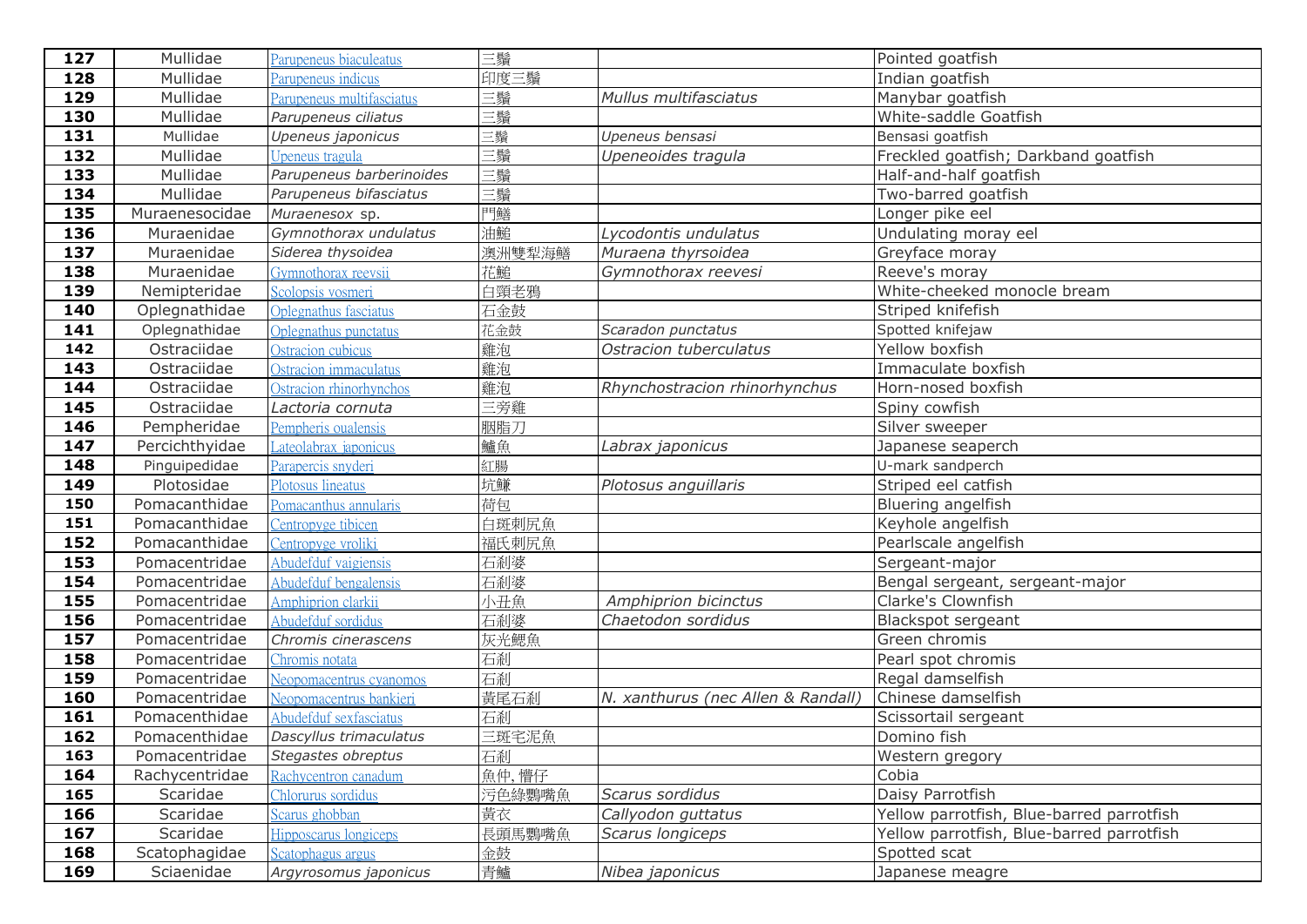| 170 | Sciaenidae   | Sciaenops ocellatus           | 紅鼓                  |                               | Red drum                              |
|-----|--------------|-------------------------------|---------------------|-------------------------------|---------------------------------------|
| 171 | Scombridae   | Scomber japonicus             | 花鮫                  |                               | Chub mackerel                         |
| 172 | Scombridae   | Scomberomorus commerson       | 竹鮫                  |                               | Narrow-barred Spanish mackerel        |
| 173 | Scombridae   | Euthynnus affinis             | 小杜仲                 |                               | Little tuna                           |
| 174 | Scorpaenidae | Dendrochirus zebra            | 獅子魚                 | Pseudomonopterus zebra        | Zebra lionfish                        |
| 175 | Scorpaenidae | Pterois volitans              | 獅子魚                 | Pterois valitans              | Turkey lionfish                       |
| 176 | Scorpaenidae | Sebastiscus marmoratus        | 石狗公                 |                               | Rockfish                              |
| 177 | Scorpaenidae | Scorpaenopsis cirrhosa        | 石崇                  | Scorpaenopsis cirrhosus       | Tassled scorpionfish; Weedy stingfish |
| 178 | Scorpaenidae | Scorpaenopsis diabolus        | 石獅                  | Scorpaena diabolus            | False stonefish; Devil scorpeonfish   |
| 179 | Serranidae   | Cromileptes altivelis         | 老鼠斑                 | Cromileptes altivelrs         | Humpback grouper                      |
| 180 | Serranidae   | Pseudanthias rubrizonatus     | 紅腰花鱸                |                               | Red-belted anthias                    |
| 181 | Serranidae   | Cephalopholis argus           | 藍點星班                |                               | Peacock grouper                       |
| 182 | Serranidae   | Cephalopholis boenak          | 烏絲                  | Cephalopholis pachycentron    | Chocolate hind (brown coral cod)      |
| 183 | Serranidae   | Epinephelus aerolatus         | 齊尾芝麻斑               | Serranus areolatus            | Spotted grouper                       |
| 184 | Serranidae   | Epinephelus akaara            | 紅斑                  | Serranus akaara               | Red grouper                           |
| 185 | Serranidae   | Epinephelus awoara            | 黃釘                  | Serranus awoara               | Yellow grouper                        |
| 186 | Serranidae   | Epinephelus bleekeri          | 芝麻斑                 | Serranus coromandelicus       | Bleeker's grouper                     |
| 187 | Serranidae   | Epinephelus bruneus           | 泥斑                  | Serranus bruneus              | Longtooth grouper                     |
| 188 | Serranidae   | Epinephelus coioides          | 青斑                  | Bola coioides                 | Greasy grouper                        |
| 189 | Serranidae   | Epinephelus lanceolatus       | 龍躉                  | Promicrops lanceolatus        | Giant grouper                         |
| 190 | Serranidae   | Epinephelus merra             | 花頭梅,金錢斑             |                               | Honeycomb grouper                     |
| 191 | Serranidae   | Epinephelus quoyanus          | 花頭梅                 | Serranus quoyanus             | Longfin grouper                       |
| 192 | Serranidae   | Epinephelus trimaculatus      | 鬼頭斑                 | Serranus fario                | Black saddle grouper                  |
| 193 | Serranidae   | Plectropomus leopardus        | 東星斑                 |                               | Coral trout                           |
| 194 | Serranidae   | Diploprion bifasciatum        | 火燒腰                 | Diploprion bifasciatus        | Two-banded soapfish                   |
| 195 | Serranidae   | Siganus guttatus              | 泥鯭                  |                               | Orange-spotted spinefoot              |
| 196 | Serranidae   | Siganus canaliculatus         | 泥鯭                  | Siganus oramin                | White spotted rabbitfish              |
| 197 | Serranidae   | Epinephelus fasciatomaculatus | 石釘                  |                               |                                       |
| 198 | Sparidae     | Pagrus major                  | 紅鱲                  | Pagrosomus major, Chrysophrys | Red seabream (red pargo)              |
| 199 | Sparidae     | Acanthopagrus berda           | 白鱲                  | Sparus berda                  | White seabream                        |
| 200 | Sparidae     | Acanthopagrus latus           | 黃腳鱲                 | Sparus latus, Mylio latus     | Yellowfin seabream                    |
| 201 | Sparidae     | Acanthopagrus schlegeli       | 黑鱲                  | Sparus macrocephalus, Mylio   | <b>Black porgy</b>                    |
| 202 | Sparidae     | Acanthopagrus australis       | 白鱲                  |                               | Surf bream                            |
| 203 | Sparidae     | Evynnis cardinalis            | --<br>二棘扯 <u>旗鱲</u> | Parargyrops edita             | Cardinal bream                        |
| 204 | Sparidae     | Rhabdosargus sarba            | 金絲鱲                 |                               | Gold-lined seabream                   |
| 205 | Sphyraenidae | Sphyraena jello               | 竹簽                  |                               | Pickhandle barracuda                  |
| 206 | Sphyraenidae | Sphyraena flavicauda          | 竹簽                  | Sphyraena langsar             | Yellow-tailed barracuda               |
| 207 | Sphyraenidae | Sphyraena putnamiae           | 竹錦                  |                               | Sawtooth barracuda                    |
| 208 | Sphyraenidae | Sphyraena barracuda           | 大鱗魚(予)              |                               | Giant barracuda                       |
| 209 | Sygnathidae  | Hippocapus kuda               | 管海馬                 |                               | Spotted seahorse                      |
| 210 | Sygnathidae  | Syngnathus schlegeli          | 海龍                  |                               | Pipefish                              |
| 211 | Sygnathidae  | Syngnathoides biaculeatus     | 海龍                  |                               | Alligator pipefish                    |
| 212 | Sygnathidae  | Synodus variegatus            | 石狗棍                 |                               | Variegated lizardfish                 |